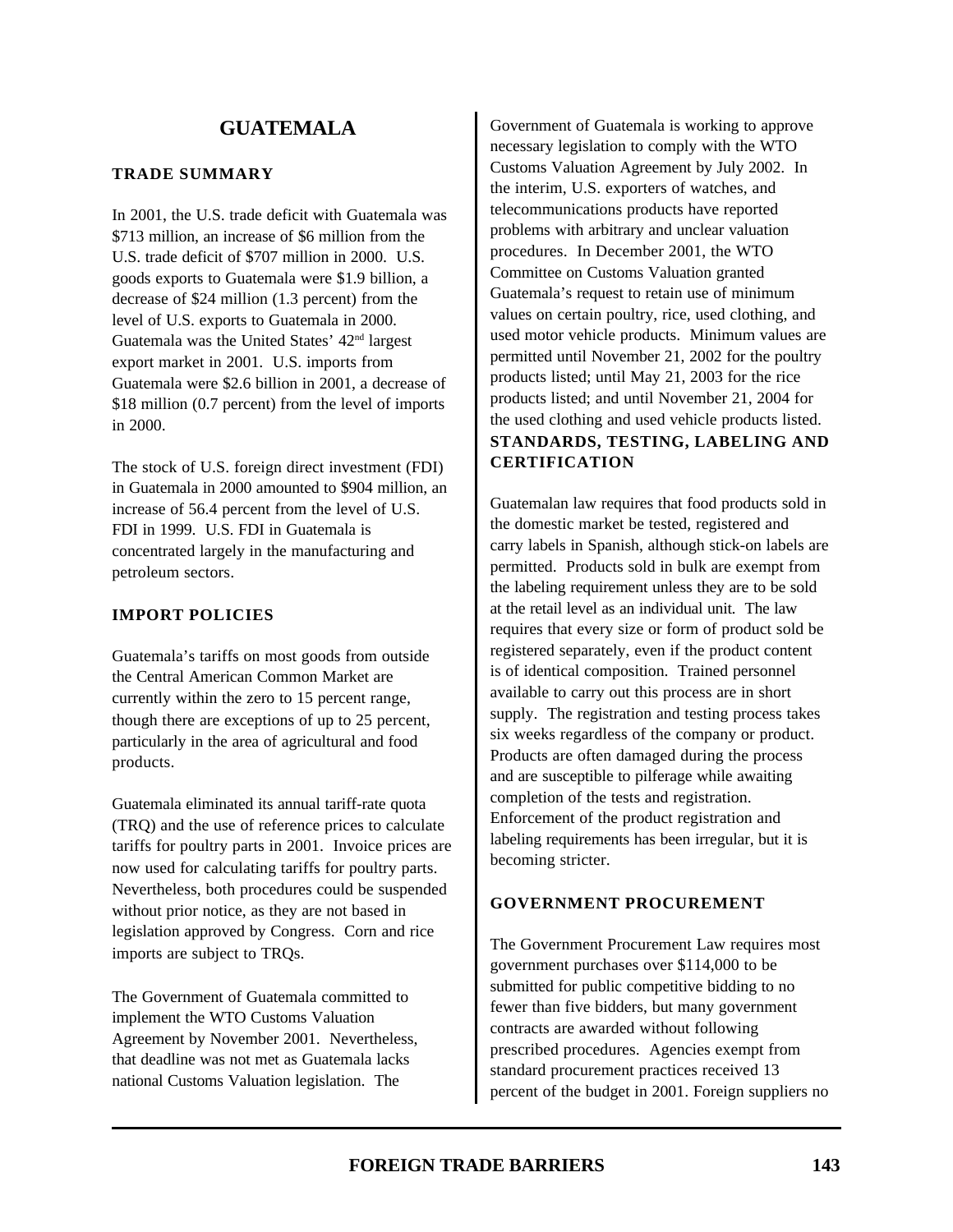# **GUATEMALA**

longer need to meet pre-qualification requirements, though it is sometimes required of their local counterparts. Bids must be submitted through locally registered representatives, a bureaucratic process which can place foreign bidders at a competitive disadvantage. The government often declares certain projects a matter of national emergency, thereby avoiding the competitive bidding process. Guatemala is not a signatory of the WTO Government Procurement Agreement.

#### **INTELLECTUAL PROPERTY RIGHTS (IPR) PROTECTION**

Legal reforms enacted in 2000 greatly improved the basis for protecting intellectual property rights (IPR) in Guatemala. In addition, the Attorney General has appointed a special prosecutor for IPR violations, a development that should enhance enforcement of new intellectual property laws. Enforcement is improving, but piracy rates remain high.

#### **Patents**

Guatemala's 2000 Industrial Property Law improved the protection afforded to patent holders by increasing the term of protection for a patent to 20 years. It also increased the number of products and services that are considered patentable, including living organisms, commercial plans and chemical compounds or compositions. Nevertheless, mathematic formulas, scientific theories and economic methods remain unpatentable, and exceptions are allowed only for national security or health purposes. The new law provides patent protection for pharmaceutical and agricultural products for the first time and has established a mailbox system to process cases filed since 1995.

#### **Copyrights**

Piracy of copyrighted material, including videos and software, remains widespread. Some

progress has been achieved, however, in reducing the incidence of pay television piracy and in concluding valid licensing agreements with copyright holders. Legislation to ratify the WIPO Copyright Treaty (WCT) was signed by the President and sent to the Congress for its consideration this summer. Yet legislation to ratify the WIPO Performances and Phonograms Treaty (WPPT) still remains with the President. Nevertheless, Guatemala has already incorporated some of the substantive obligations of these Treaties into its Copyright Law Amendments of 2000.

#### **Trademarks**

Exclusive rights for trademarks are granted on a first-to-file basis, thus permitting third parties to register and gain exclusive use of these trademarks. A dispute resolution system has been established in the event that a well-known or famous trademark is granted to a third party. The local Internet domain name registrar does not accept applications for well-known and famous names as frequently as before. Additionally, when receiving an Internet domain name registration, the domain name owner is required to submit the registration to the WIPO online dispute resolution system in the event of a challenge by a third party.

#### **SERVICES BARRIERS**

International telephone traffic must be routed through the facilities of an enterprise licensed by the Guatemalan Superintendency of Telecommunications. Foreign banks are not permitted to open branches in Guatemala, but they can establish local subsidiaries subject to the requirements of the Monetary Board, including capital and lending requirements.

Guatemalan law forbids the operation of foreign insurance companies or companies offering services reserved for professionals with locally recognized academic credentials. Professionals